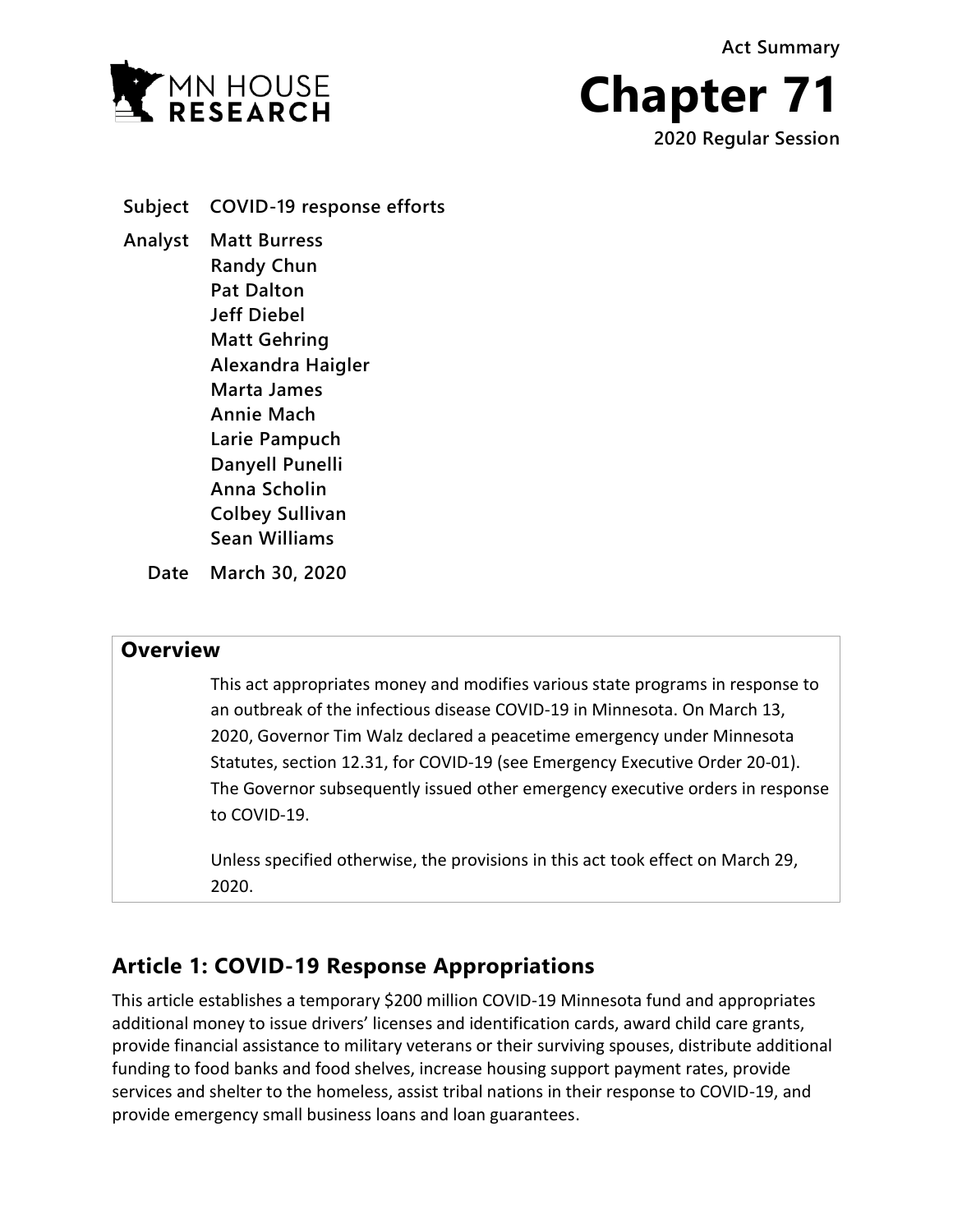#### $\mathbf{1}$ **Driver and vehicle services temporary staffing; appropriation.**

Appropriates \$2.4 million from the vehicle services operating account in fiscal year 2020 for temporary staff to assist in administration and issuance of driver's licenses and Minnesota identification cards. Makes the funds available until December 31, 2020. Restricts use of temporary staff to only the extent necessary to achieve an average turnaround time of 45 days in issuing licenses and ID cards. It is a onetime appropriation.

#### $\overline{2}$ **Peacetime emergency child care grants.**

**Subd. 1. Peacetime emergency child care grants.** Directs the commissioner of human services to distribute funds to Child Care Aware to award emergency grants to child care programs beginning April 1, 2020.

**Subd. 2. Eligible programs.** Identifies child care programs eligible to apply for the grants.

**Subd. 3. Requirements to receive grants.** Provides requirements that a child care program must attest and agree in writing to in order to receive a grant.

**Subd. 4. Health and safety guidance for child care providers.** Directs the commissioner of human services, in consultation with the commissioner of health, to provide health and safety guidance to child care programs.

**Subd. 5. Grant awards.** Provides that: (1) a child care program may receive a monthly grant of \$4,500; (2) a program may receive an additional monthly grant of \$1,000 if the program meets the needs of specified families and children; and (3) a program licensed to serve 15 or more children may receive an additional monthly grant not to exceed \$15,500, and this additional amount must be based on the program's capacity to serve children during the peacetime public health emergency.

**Subd. 6. Fees charged.** Allows child care programs that receive grants to charge fees to families attending the program and prohibits the programs from requiring fees from families whose children no longer attend the program.

**Subd. 7. Spaces reserved.** Requires that child care programs that receive grants allow children previously attending the program to re-enroll after the peacetime public health emergency ends, under certain circumstances. Requires that programs serve children who are not children of essential workers, under certain circumstances.

**Subd. 8. Expiration.** Terminates the authority to award grants under this section the day after the peacetime public health emergency ends.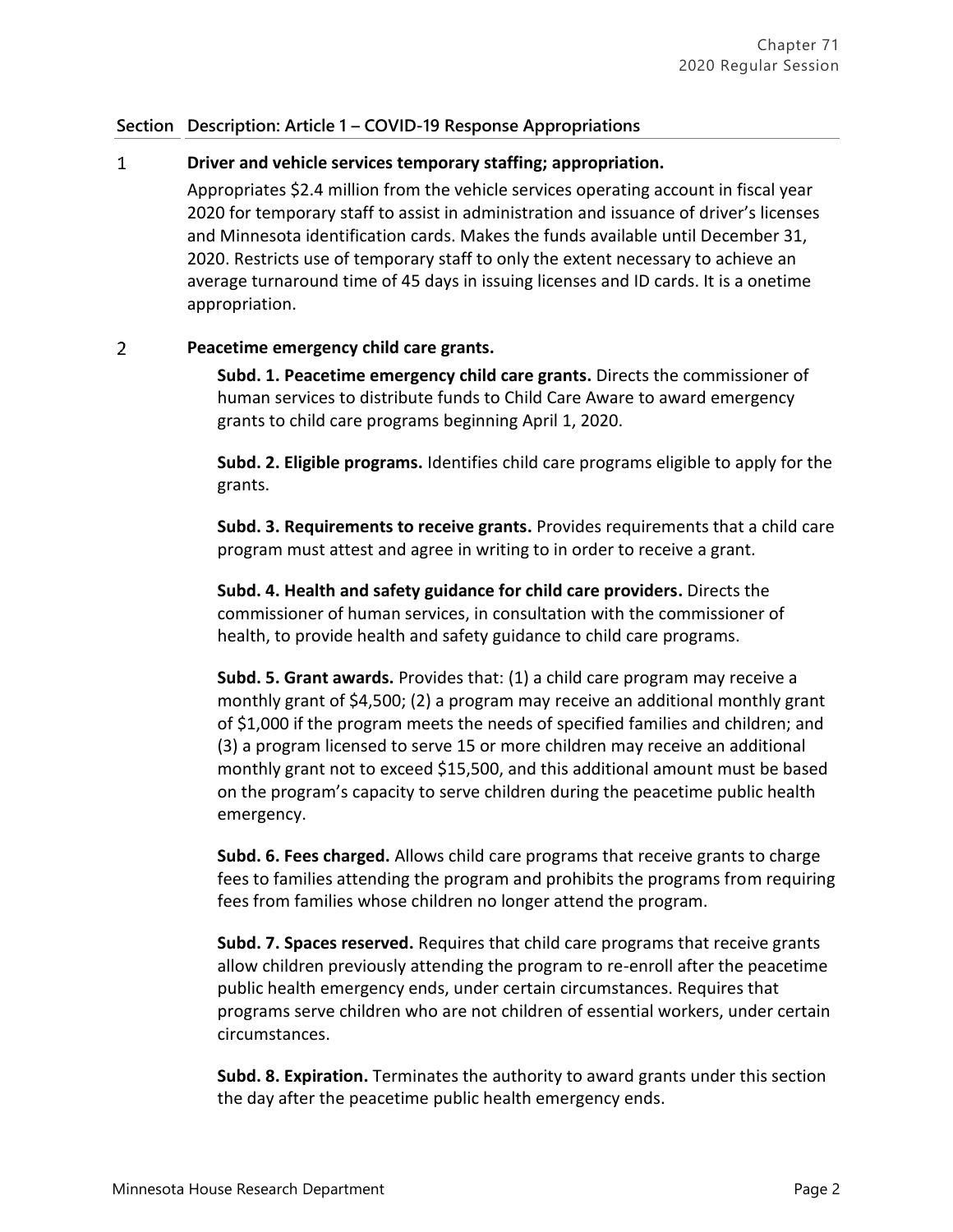**Subd. 9. Appropriations.** Appropriates \$29,964,000 in fiscal year 2020 to the commissioner of human services for grants under this section. Up to \$450,000 of the amount is for Child Care Aware to administer the grants. This is a onetime appropriation available until December 31, 2020.

#### $\overline{3}$ **Military veterans COVID-19 response assistance.**

Appropriates \$6,200,000 in fiscal year 2020 to the commissioner of veterans affairs to provide emergency assistance grants to veterans or their surviving spouses who are impacted by COVID-19. Unused funds in fiscal year 2020 are available for this purpose in fiscal year 2021.

#### $\overline{4}$ **Appropriation; food shelf programs.**

Provides a \$9 million general fund appropriation in fiscal year 2020 to the commissioner of human services for food shelf programs to address food bank, food shelf, and transportation needs in responding to the COVID-19 pandemic. Specifies how the funds must be allocated and used. Specifies this is a onetime appropriation and is available until June 30, 2021.

#### 5 **Appropriation; housing support.**

Provides a \$5.53 million general fund appropriation in fiscal year 2020 to the commissioner of human services to increase certain housing support rates by 15 percent for three consecutive months for purposes of maintaining access to room and board, including activities necessary to comply with federal and state health and safety guidance in response to the COVID-19 pandemic. Requires providers to submit documentation demonstrating increased funding was used for needs related to COVID-19. Specifies this is a onetime appropriation.

#### 6 **Appropriation; emergency services grants.**

Provides a \$26.537 million general fund appropriation in fiscal year 2020 to the commissioner of human services for emergency services grants to provide homeless persons essential services and emergency shelter in response to COVID-19. Specifies activities for which the money may be used. Allows the commissioner to transfer funds between the allowable activities. Requires the commissioner to report to the legislature on any fund transfers and whether grant applicants are requesting funds for activities other than those allowed. Specifies the process for allocating funds. Specifies this is a onetime appropriation and is available until February 1, 2021, or until 60 days after the expiration of the peacetime emergency declared by the Governor in an executive order that relates to COVID-19, whichever occurs earlier.

#### $\overline{7}$ **COVID-19 Minnesota fund.**

Creates a new \$200 million fund in the state treasury for expenditures related to a COVID-19 peacetime emergency declared by Governor Tim Walz. A new COVID-19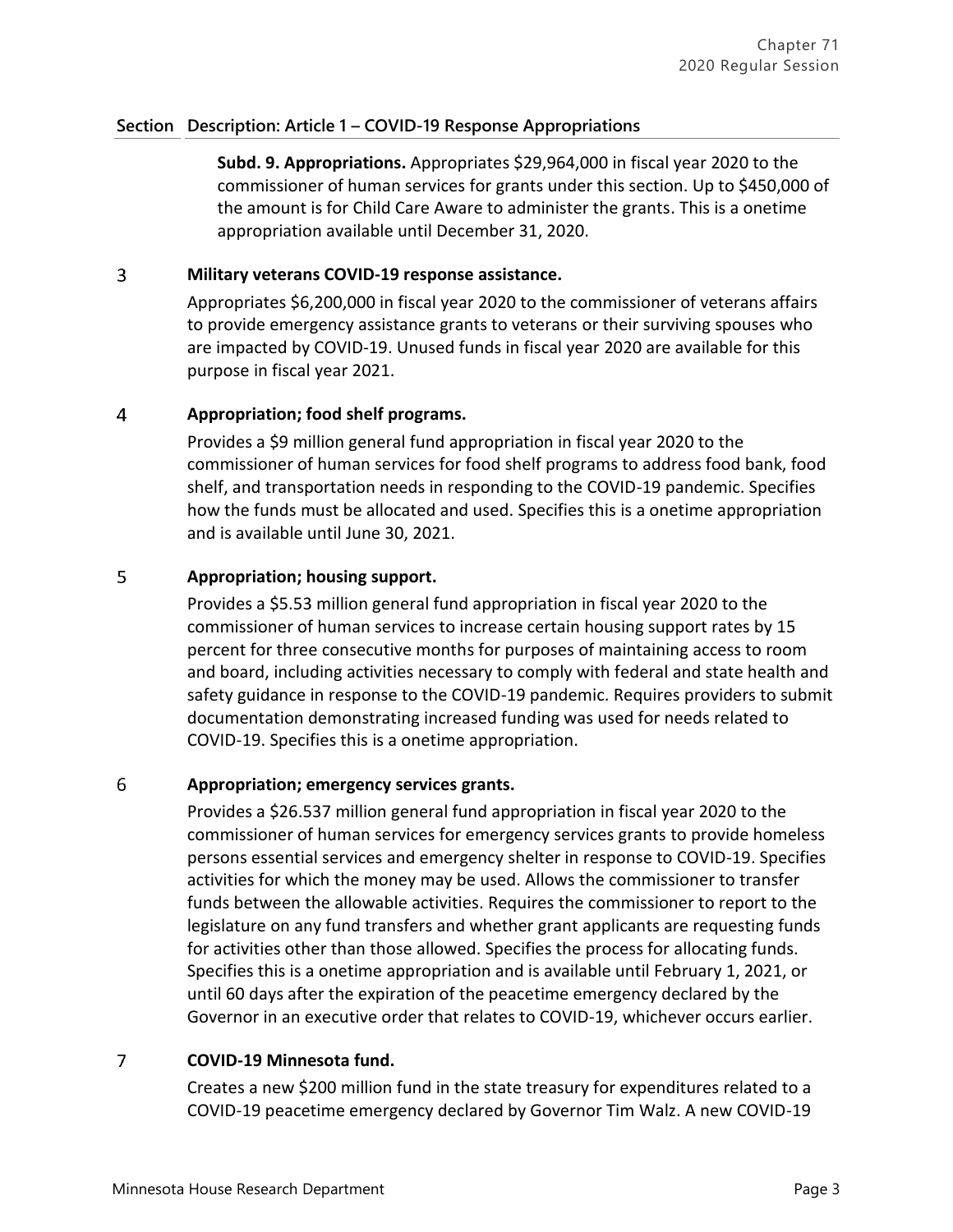legislative oversight commission will review, and can block, a proposed expenditure of \$1 million or more. Any unobligated money remaining in the fund on May 11, 2020, will cancel back to the general fund.

**Subd. 1. Fund created.** Establishes the fund and appropriates money in the fund to the executive branch to (1) protect Minnesotans from the COVID-19 outbreak, and (2) maintain state government operations during the duration of a COVID-19 peacetime emergency declared by Governor Tim Walz. Appropriates the money to Minnesota Management and Budget and authorizes the agency to disburse or transfer funds to other state agencies. Cancels unobligated money to the general fund on May 11, 2020.

**Subd. 2. Legislative COVID-19 Response Commission review.** Establishes a temporary joint commission comprised of certain house and senate leaders, or their designees. Requires MMB to submit for commission review any proposed single expenditure from the COVID-19 fund that exceeds \$1 million. Grants the commission 24 hours to review these proposed expenditures and authorizes the commission to make a positive or negative recommendation, or no recommendation at all. If a majority of the commission's house members and a majority of the commission's senate members make a negative recommendation, the executive branch is prohibited from expending the money. Authorizes the commission to hold public meetings and, notwithstanding the legislative open meeting law, to conduct a meeting remotely. Allows commission members to approve or disapprove of proposed expenditures via written communication to MMB.

**Subd. 3. Biweekly expenditure report.** Requires MMB to report actual fund expenditures to the commission bimonthly.

**Effective date:** This section expires May 11, 2020.

#### 8 **Final Report.**

Requires MMB to compile and report all COVID-19 response fund expenditures by July 15, 2021. MMB must submit this report to the chairs and ranking minority members of the house Ways and Means Committee and the senate Finance Committee.

**Effective date:** This section expires July 16, 2021.

#### 9 **Transfer.**

Transfers \$200 million from the general fund to the new COVID-19 fund. As provided in section 7, any unobligated money remaining in the fund on May 11, 2020, cancels back to the general fund.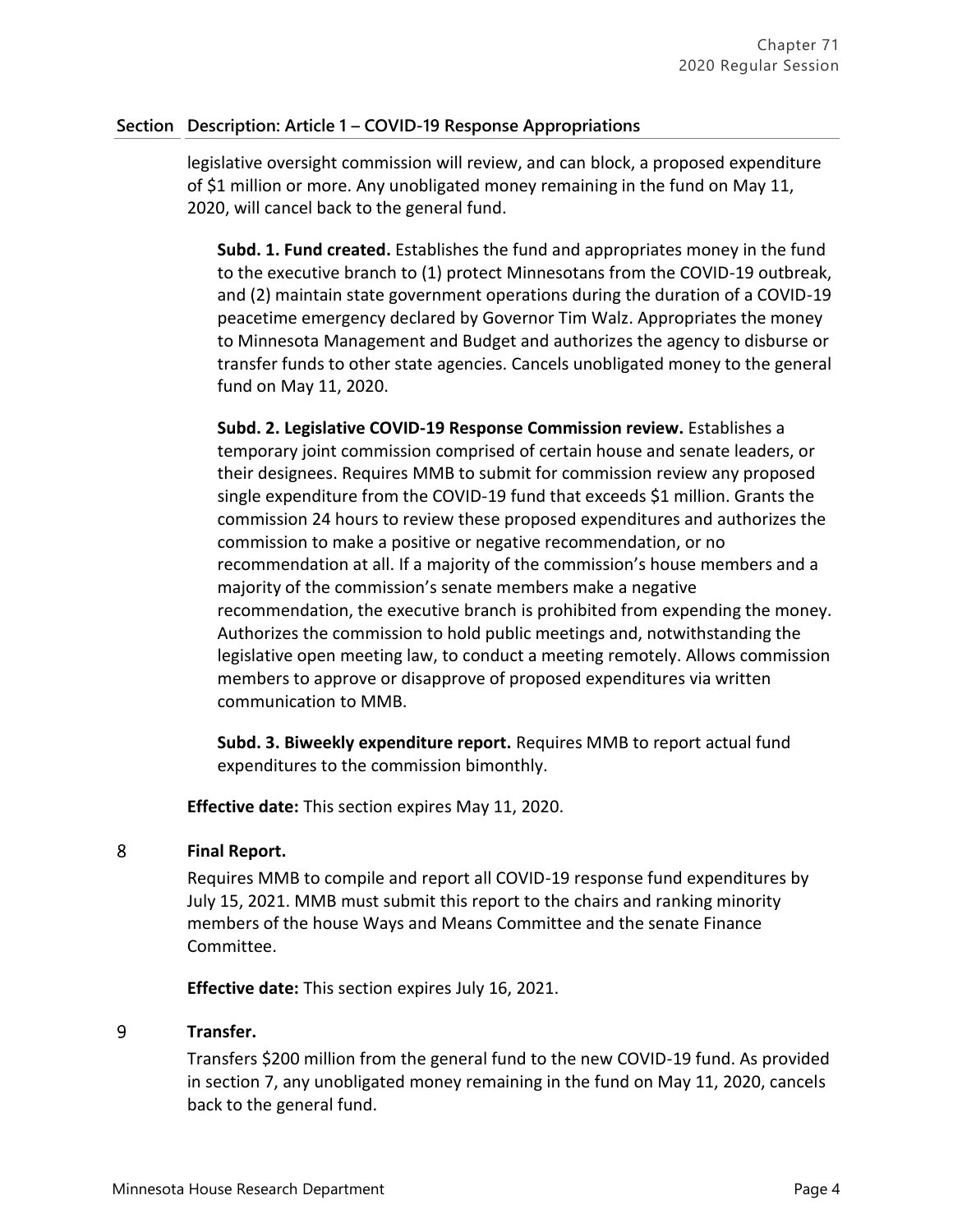**Effective date:** This section expires May 11, 2020.

#### 10 **Tribal nations grants.**

Appropriates \$11 million to the commissioner of revenue to make grants in 2020 to each of the 11 Native American tribes in Minnesota to pay for emergency response activities in response to the infectious disease known as COVID-19. A tribe may apply by April 1, for up to a \$1 million grant and must agree to spend the grant money for activities that mitigate the immediate health and economic impacts of COVID-19. Any money not applied for by April 1 will be split equally among the applicant tribes. Grants must be paid out by April 8, 2020, and a tribe must report by April 14, 2020 on the use of the grant, as required by the commissioner.

#### 11 **Transfers; small business emergency loan program.**

Transfers \$20,000,000 from the Minnesota 21st century fund and \$10,000,000 from the Minnesota investment revolving loan account to a new account (see article 2, section 4) for the small business emergency loan program outlined in the Governor's Executive Order 20-15. Funds are to be used to make emergency loans to small businesses during the COVID-19 peacetime emergency. Directs repayments of these loans proportionately into the accounts these funds were originally transferred from. Cancels all remaining unexpended and unobligated funds in the small business emergency loan account back to the original accounts at the end of fiscal year 2020.

#### 12 **Appropriation; small business loan guarantee program.**

Appropriates \$10,000,000 in fiscal year 2020 from the general fund to the small business loan guarantee program, onetime. For details of this program, see article 2, section 3.

# **Article 2: COVID-19 Response Provisions**

This article modifies various state programs, including those that authorize disaster recovery loans to farmers, provide financial assistance to eligible small businesses, prescribe fees for drug manufacturers and wholesalers, limit drug prescriptions, prescribe allowable evidence of residency for drivers' licenses, concern the provision of health care to incarcerated individuals placed on conditional medical release, authorize placement of certain persons in county jails or detention centers, concern industries and professions regulated by the Department of Commerce, apply to work study and other higher education assistance programs, establish state procurement requirements, determine the distribution of food shelf support, concern property taxes payable in 2020, establish pesticide applicator license requirements, and establish eligibility for unemployment assistance.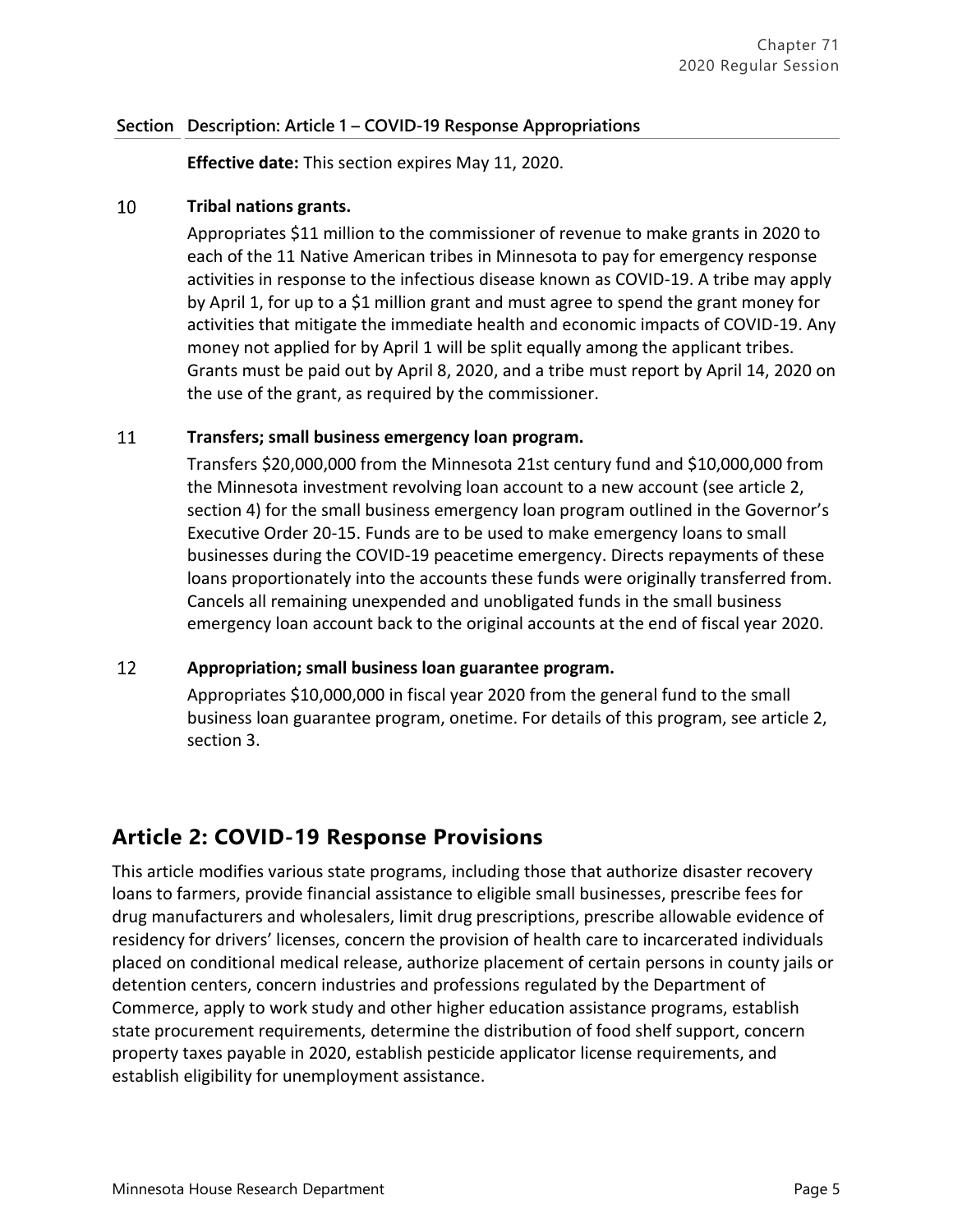#### $\mathbf{1}$ **Establishment.**

Expands the Rural Finance Authority's disaster recovery loan program, which facilitates no-or-low-interest loans to eligible farmers. Authorizes RFA to participate in loans to help farmers clean up, repair, or replace farm structures, inputs, livestock, etc., regardless of the cause of the damage. Authorizes RFA to participate in loans to livestock (cattle, hogs, farmed deer, etc.) and poultry farmers when their eligible expenses or lost revenue are due to the confirmed presence of any contagious animal disease that exists in Minnesota. Authorizes RFA to participate in loans to farmers to offset lost revenue when the loss is due to COVID-19 or another infectious human disease for which a Governor declares a peacetime emergency.

#### $\overline{2}$ **Eligibility.**

Makes conforming changes to the statute that prescribes farmer eligibility for disaster recovery loans (see section 1).

#### $\overline{3}$ **Small business loan guarantee program.**

Retools an old program, unfunded since 2012, to provide state guarantees of loans to small businesses made within 12 months of the declaration of the COVID-19 peacetime emergency. Provides loan guarantees of 80 percent of a loan provided by a lender, up to a limit of \$200,000. Allows loans to be made by banks, commercial lenders, public entities, and private nonprofit economic development organizations with at least three years of experience actively lending to small businesses. Defines small businesses as those that employ the equivalent of 250 fulltime workers or less. Allows funds to be used primarily for working capital, as well as machinery and equipment and a few other expenses. Outlines how default and nonpayment can be handled. Requires a report to the legislature by December 31, 2020, on the loan guarantees that are provided.

#### $\overline{4}$ **Small business emergency loan account.**

Creates an account in the special revenue fund for the small business emergency loan program outlined in the Governor's Executive Order 20-15.

#### 5 **Application fees.**

Amends § 151.065, subd. 1. The amendment to clause (9) requires wholesalers of medical gases that operate multiple facilities to pay application fees for licensure and registration to the Board of Pharmacy of \$5,260 for the first facility, and reduces fees to \$260 for each additional facility.

The amendment to clause (14) requires manufacturers of medical gases that operate multiple facilities to pay application fees for licensure and registration to the Board of Pharmacy of \$5,260 for the first facility, and reduces fees to \$260 for each additional facility.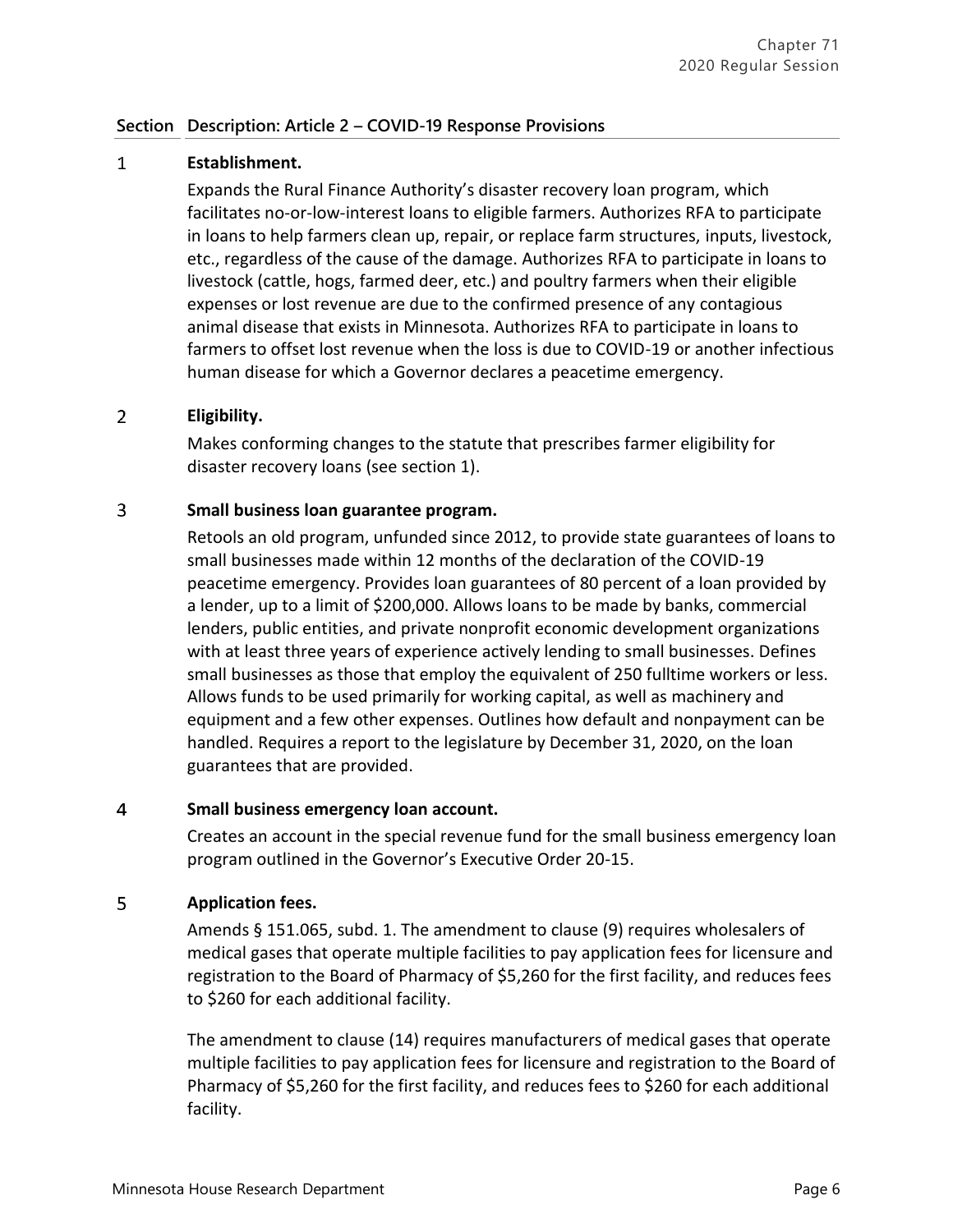The amendment to clause (17) reduces the application fee for medical gas distributors from \$5,260 to \$260.

States that the section is effective June 1, 2020, and applies to licenses issued on or after that date.

#### 6 **Annual renewal fees.**

Amends § 151.065, subd. 3. The amendment to clause (7) requires wholesalers of medical gases that operate multiple facilities to pay annual licensure and registration renewal fees to the Board of Pharmacy of \$5,260 for the first facility, and reduces fees to \$260 for each additional facility.

The amendment to clause (12) requires manufacturers of medical gases that operate multiple facilities to pay annual licensure and registration renewal fees to the Board of Pharmacy of \$5,260 for the first facility, and reduces fees to \$260 for each additional facility.

The amendment to clause (15) reduces the renewal fee for medical gas distributors from \$5,260 to \$260.

States that the section is effective June 1, 2020, and applies to licenses renewed on or after that date.

#### $\overline{7}$ **Deposit of fees.**

Amends § 151.065, subd. 7. Makes conforming changes to the reduction in annual application and renewal fees for medical gas distributors. Also removes the requirement that \$5,000 of the application and renewal fees for third-party logistic providers be deposited into the opiate epidemic response account (this is a correction that reflects the fee level of \$260 for these entities). States that the section is effective June 1, 2020.

#### 8 **General prescription requirements for controlled substances.**

Amends § 152.11, subd. 1. Eliminates the requirement that prescriptions for opiate or narcotic pain relievers listed in Schedules II through IV not be initially dispensed more than 30 days after the date on which the prescription was issued, and not refilled more than 30 days after the previous date on which the prescription was initially filled or refilled. Also eliminates related language on additional authorizations.

#### 9 **Evidence; residence in Minnesota.**

Modifies and generally broadens the list of documents that can be used to demonstrate Minnesota residency when applying for a REAL ID-compliant driver's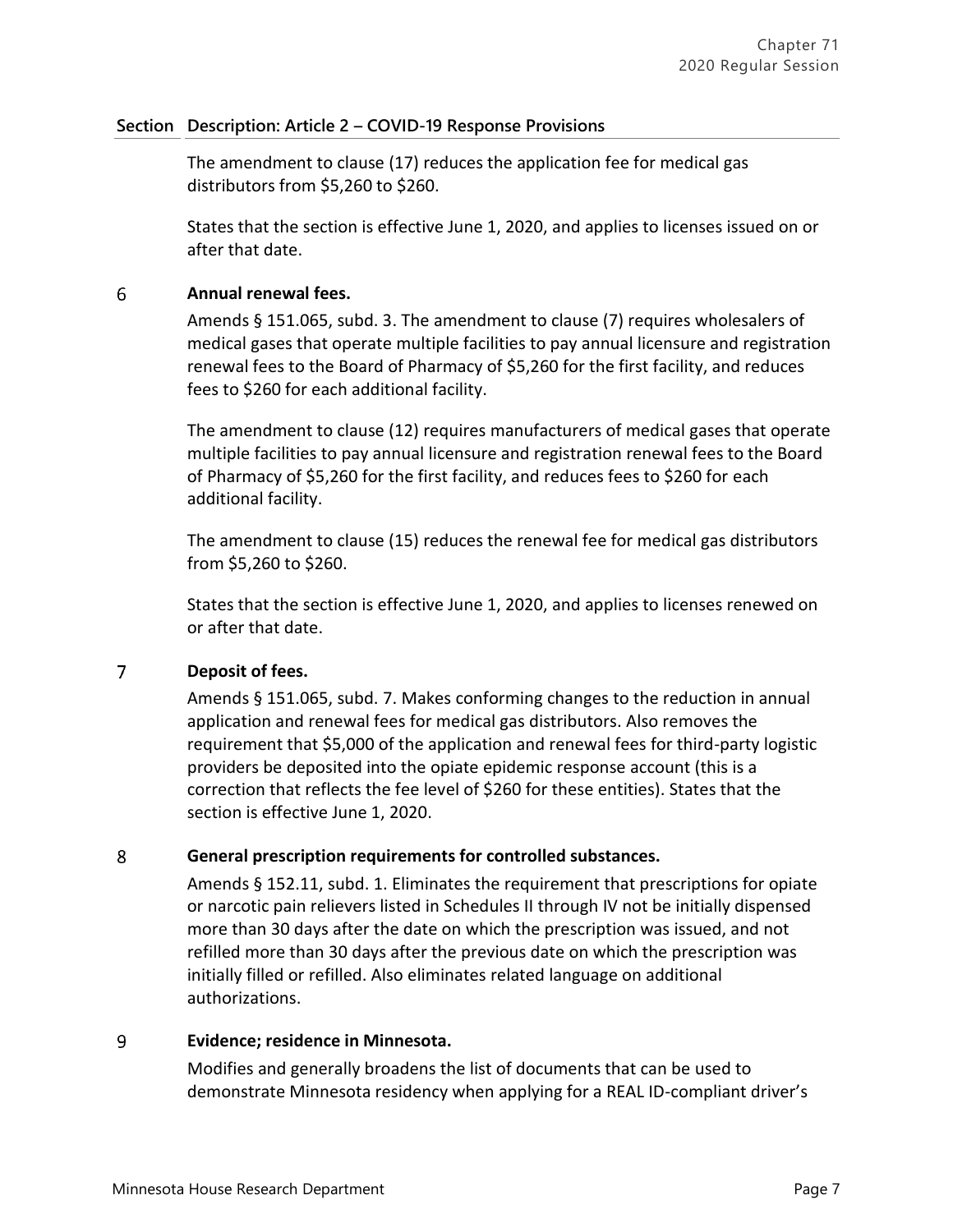license or identification card. The changes are effective the earlier of four weeks following March 28, 2020, or when implemented by the Department of Public Safety.

#### 10 **Health care decisions.**

Extends the commissioner of corrections' authority to make healthcare decisions for inmates who are incapable of making their own healthcare decisions (and who have not designated another person to make decisions for them) to situations where an inmate is receiving medical care outside of a correctional facility while on conditional medical release. Current law grants this authority to the commissioner only when the medical care is being provided within a correctional facility.

#### **Place of confinement.** 11

Authorizes the commissioner of corrections to contract with county jails to house offenders who have 90 days or less to serve at the time they are committed to the custody of the commissioner.

#### 12 **Commissioner of commerce authority.**

(a) Allows the commissioner of commerce, if an emergency is declared, to delay, stay, or waive licensing and investigation deadlines relating to the chapters of law which the commissioner oversees.

(b) Actions taken by the commissioner must treat people equally and be intended to provide relief from obligations for licensee or regulated persons by the Department of Commerce to ensure continuity of the department operations and processes.

(c) Limits the authority under this section to last until 60 days after the peacetime emergency declared in response to COVID-19 is terminated or rescinded.

(d) Requires the commissioner to notify the legislature, including the committees that have jurisdiction over commerce and energy policy, and health care, if applicable, that the commissioner has taken the actions allowed under this section. Notification must be made within two business days of the action being taken, by email, include the new deadlines, and include the relevant statutes and rules that have been changed.

#### 13 **Office of Higher Education.**

Grants the Office of Higher Education (OHE) emergency powers to respond to COIVD-19. The emergency powers permit OHE to waive statutory requirements or administrative rules governing state financial aid programs in response to a COVID-19 outbreak.

**Subd. 1. Applicability.** Limits the duration of the emergency powers granted to the Office of Higher Education (OHE). The powers became available upon the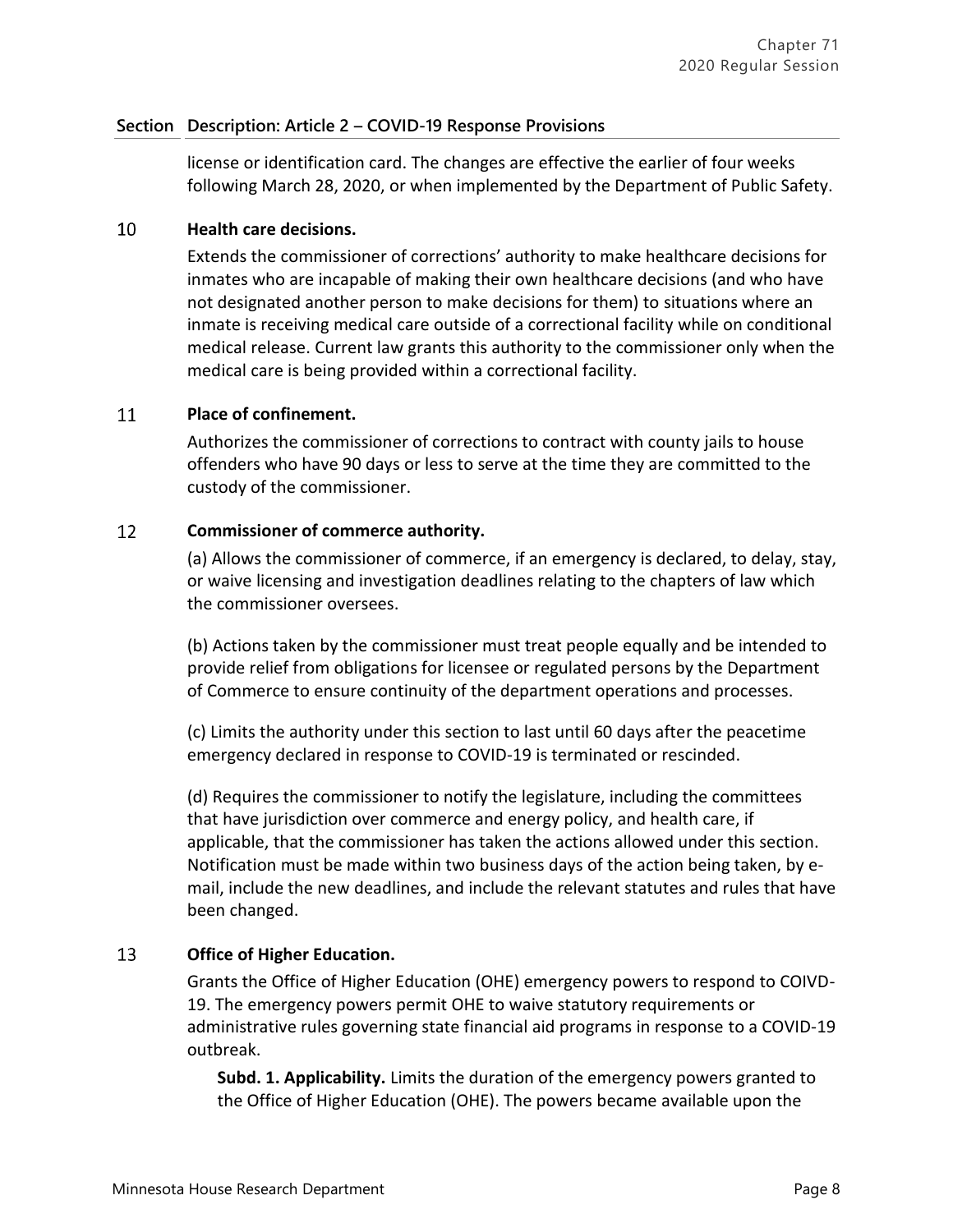Governor's declaration of a peacetime emergency to respond to COVID-19. The powers expire 60 days after the peacetime emergency expires.

**Subd. 2. Temporary powers granted; limitations.** Grants OHE temporary powers to protect the financial stability and academic standing of students, grantees, or borrowers. The powers may only be used to prepare for or respond to an outbreak of COVID-19 or preserve access to OHE programs and services.

**Subd. 3. Authority to modify or waive rules.** Grants OHE the authority to modify or waive statutory requirements or administrative rules related to the state work study program, the SELF loan program, the state grant program, and other student grants, aids, and scholarships administered by the office.

**Subd. 4. Fiscal impact.** Requires OHE to seek legislative approval for any action with a fiscal impact that the agency cannot absorb.

**Subd. 5. Consultation.** Requires OHE to consult with the chairs and ranking members of the legislative higher education committees before exercising temporary powers.

**Subd. 6. Report.** Requires OHE to report to the legislature within 90 days of the expiration of a peacetime emergency. The report must describe any emergency powers that were exercised, statutes or rules that were modified or waived, a timeline about when the powers were exercised, and an explanation for why the powers were necessary.

The section expires on the later of December 31, 2020, or 60 days after the expiration of a peacetime emergency declared before December 31, 2020.

#### 14 **Emergency purchasing; workforce and equal pay certificates.**

Exempts state contracts for certain emergency purchases from an existing requirement that the vendor submit a workforce affirmative action plan and a certificate of compliance with equal pay laws. This exemption is intended to streamline the process for contracting with vendors who have not previously entered a contract with a state agency in Minnesota, and applies only during the period of a peacetime emergency declared by the Governor.

Current law requires both of these documents for most large vendors: in the case of the affirmative action plan, for contracts exceeding \$100,000 with vendors that employ more than 40 people; in the case of the pay equity certificate, for contracts exceeding \$500,000 with vendors that employ more than 40 people.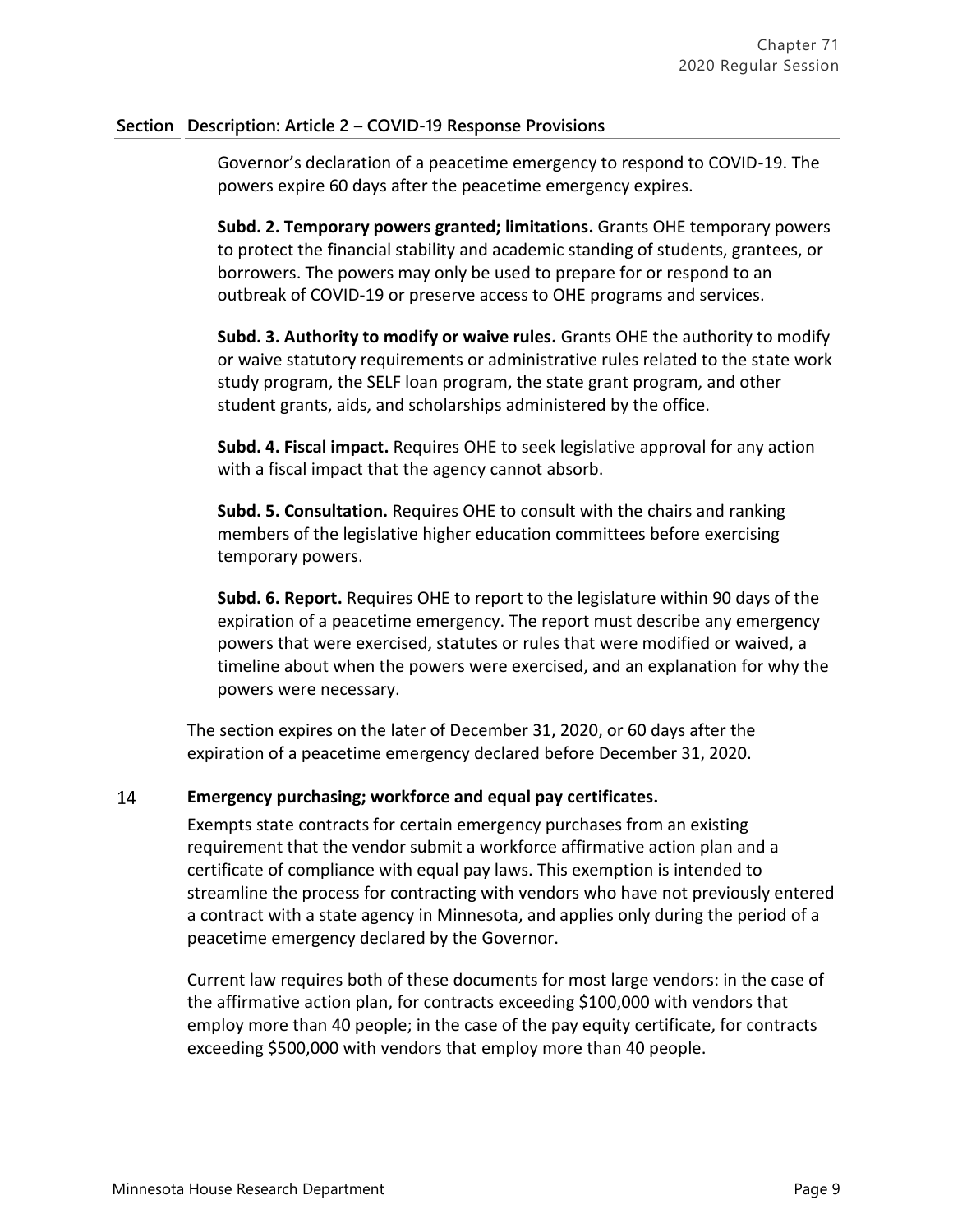A preliminary legislative report on use of the exemption must be submitted by December 31, 2020, and a final report is due by March 31, 2021. The exemption expires January 31, 2021.

### 15 **Peacetime public health emergency; driver's license, identification card, and disability parking certificate extensions.**

Extends the expiration date for driver's licenses, Minnesota identification cards, and disability parking certificates and permits, in conjunction with peacetime public health emergencies declared by the Governor during 2020.

**Subd. 1. Definition.** Defines "peacetime public health emergency period" to be the time declared by the Governor under executive orders related to the COVID-19 disease, but the period ends no later than January 31, 2021.

**Subd. 2. Licenses and identification cards.** Extends the expiration date for driver's licenses and Minnesota identification cards that would otherwise expire during the peacetime public health emergency period or at any point during the last month of the declared emergency. The extension is to the end of the second month following the month in which the peacetime public health emergency terminates. Establishes that once renewed, the valid period for the license or identification card is unchanged. Prevents imposition of a fee or surcharge for the extension. Directs that information on the extension is provided in a person's driving record.

**Subd. 3. Out of state licenses.** Allows a person with an out-of-state noncommercial driver's license who becomes a Minnesota resident to use that license beyond the usual 60 day time period, and extends the expiration date for that license (parallel to the extension in subdivision 2). Requires the person to apply for a Minnesota license by the end of the second month following the month in which the peacetime public health emergency terminates.

**Subd. 4. Disability certificates and permits.** Extends the expiration date for disability parking certificates and temporary permits that would otherwise expire during the peacetime emergency or at any point during the last month in which the peacetime emergency is in place. The extension is to the end of the second month following the month in which the peacetime emergency terminates. Prevents imposition of a fee or surcharge for the extension.

**Subd. 5. Law enforcement.** Directs the Department of Public Safety to work with law enforcement agencies to ensure awareness about the expiration date extensions.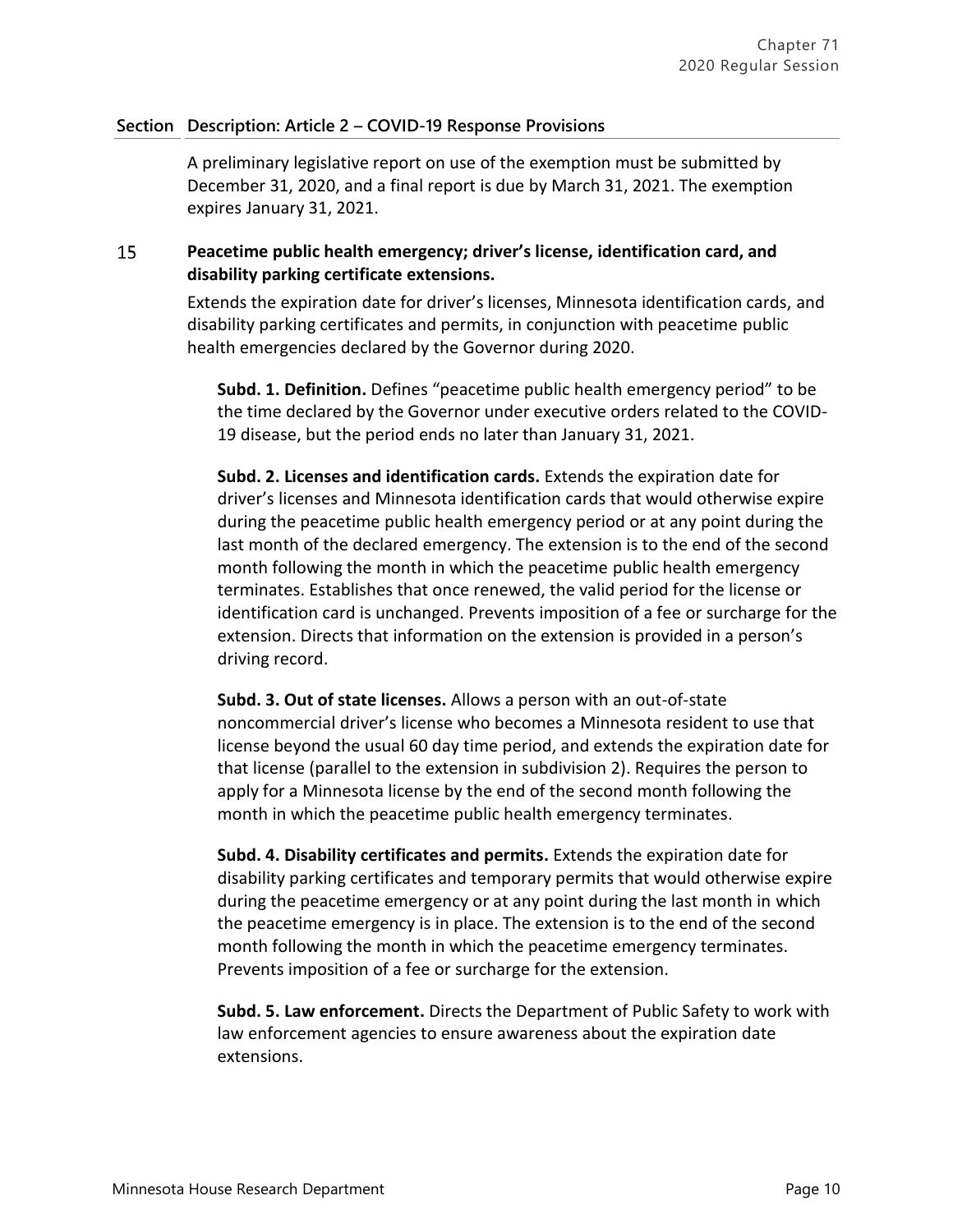**Subd. 6. Public information.** Directs the Department of Public Safety to publicize information on the expiration date extensions to the general public.

### 16 **Report to legislature; powers exercised by commissioner of public safety during peacetime public health emergency.**

Requires a legislative report from the Department of Public Safety about use of temporary powers and expiration date extensions during the peacetime public health emergency. The report is due within 30 days of expiration of the emergency.

#### 17 **Food shelves; peacetime emergency distribution.**

Allows the additional food shelf funding appropriated in article 1, section 4 to be distributed to food banks, food shelves, and additional transportation providers, and to be used for items not typically allowed under the food shelf program, such as diapers and toilet paper.

#### 18 **Defense or objection to real and personal property taxes; filing extension.**

This provision extends the deadline for which property tax petitions must be filed in district court or tax court from April 30 to May 30. The extension will provide additional time for petitioners to serve the petition on county officials if county offices are closed due to COVID-19.

#### 19 **Uses of general-use sanitizers and disinfectants for treatment of COVID-19.**

Requires the Minnesota Department of Agriculture to exempt from commercial pesticide applicator license requirements a person who applies general-use sanitizers and disinfectants in response to COVID-19. Under current law, these products are defined as pesticides and a person applying them for-hire must obtain a commercial pesticide applicator license from MDA, which under Minnesota Statutes, section 18B.33, involves passing a test, paying a fee, and obtaining a surety bond or otherwise demonstrating proof of financial responsibility.

#### 20 **Suitable employment during COVID-19 pandemic.**

For an applicant applying for unemployment insurance benefits between March 1, 2020, and December 31, 2020, "suitable employment" does not include employment that puts the health and safety of the applicant, other workers, or the public at risk due to their potential exposure to COVID-19. Under existing law, an applicant must be actively seeking and available for "suitable employment" to be eligible for unemployment insurance benefits.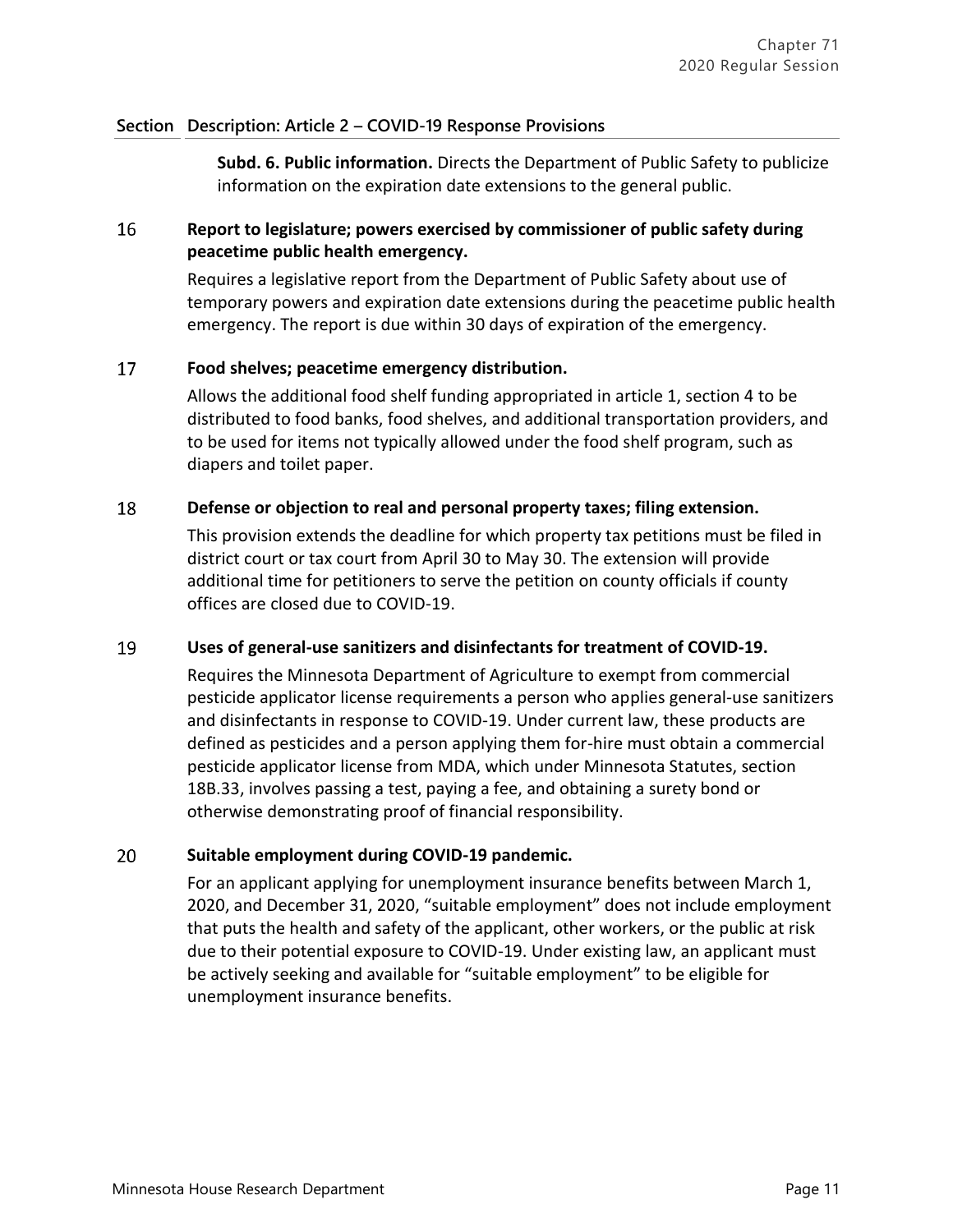#### 21 **Temporary suspension of one-week waiting period.**

Waives the one-week waiting period for an applicant to start receiving unemployment insurance benefits for benefit accounts established between March 1, 2020, and December 31, 2020, so payments may start immediately.

#### $22$ **Temporary suspension of five-week business owner benefit limitation.**

For unemployment insurance benefit accounts established between March 1, 2020, and December 31, 2020, suspends the five-week limitation on business owners, so business owners may be eligible for more than five weeks of benefits during COVID-19 pandemic.

#### 23 **Leave of absence due to COVID-19.**

For unemployment insurance benefit accounts established between March 1, 2020, and December 31, 2020, certain "leaves of absence" by an applicant are considered involuntary, so the leave does not make the applicant ineligible for benefits. Leaves considered involuntary during the COVID-19 pandemic include: (1) determination by a health authority or health care professional that the applicant's presence in the workplace is a risk to the health of others; (2) quarantine or isolation order; (3) selfisolation or self-quarantine; (4) direction by employer not to come to work; or (5) schools or child care are cancelled or unavailable and no other child care or time off from employer is available.

#### 24 **Computation of future tax rate; effect of payment from trust fund.**

Starting March 1, 2020, and ending December 31, 2020, unemployment insurance benefits paid to an applicant unable to work due to COVID-19 do not count toward unemployment benefit usage for a taxpaying employer's "experience rating" and will not impact the employer's future unemployment insurance tax rate.

### 25 **Onetime exception to restrictions on use of Minnesota investment fund local government loan repayment funds.**

Allows municipalities currently holding uncommitted money from the repayment of Minnesota investment fund loans to use those funds to make loans to retail stores, service providers, and hospitality businesses as well until the end of fiscal year 2020, uses usually not permitted. Requires any municipality who makes use of this exception to submit a report on how the funds were used to the legislature by February 15, 2021.

#### 26 **Peacetime emergency; delayed submission of fingerprints authorized.**

Authorizes the superintendent of the Bureau of Criminal Apprehension to delay submission of fingerprints as part of background checks for "essential workers" during peacetime emergencies declared by the Governor. Provides a gross misdemeanor penalty for "essential workers" who provide false information as part